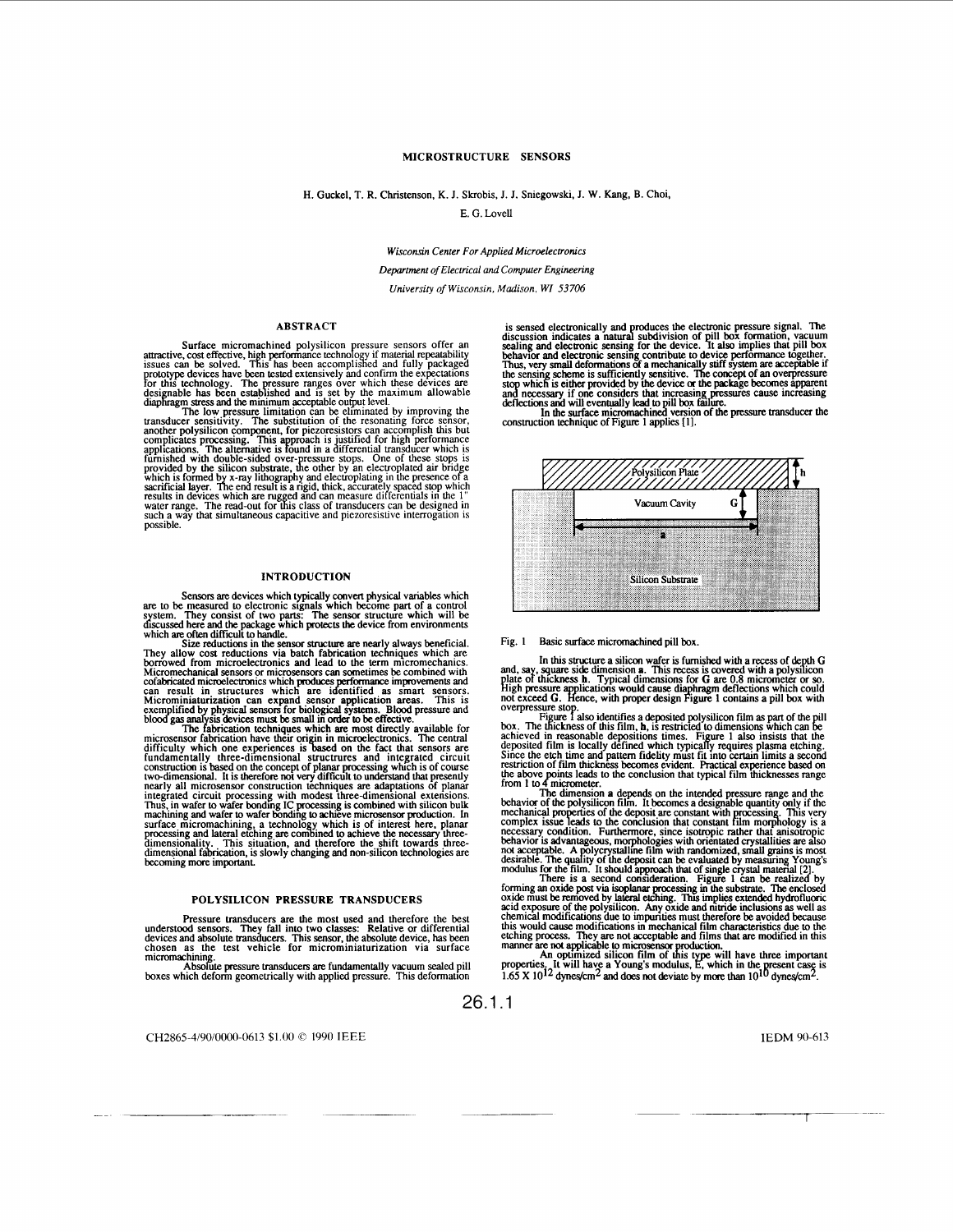<span id="page-1-0"></span>The film will be able to support a maximum strain of  $1.5%$  before it fractures. It will also have a built-in strain field. This strain level must either becontrollable and therefore becomes a part of the design process o

In o[rder to u](#page-0-0)nderstand the implication of the microsensor vacuum formation in [Figure](#page-0-0) 1 is postulated. It is then assumed that the transducer is square and that the maximum pressure range is defined by a diaphragm<br>deflection at the center of the diaphragm which is equal to the cavity<br>dimension G. This condition is given by

(1) 
$$
G = \frac{0.0152 q a \left(1 - v^2\right)}{E h^3}
$$

where *q* is the applied pressure which causes touch-down and *v* is the Poisson ratio for this type of polysilicon.

The above deflection induces diaphragm strain. The strain field<br>maximizes at the clamped edge midway between the corners. This strain<br>value is given by

(2) 
$$
\epsilon_x = \frac{0.308 \, q \, a^2 \left(1 - v^2\right)}{E h^2}
$$

and cannot exceed the maximum allowed strain. Figure 2 summarizes and illustrates the situation.



**PLATE SIZE (rm)** 

Fig. 2 Pill box behavior at the touch-down pressure in psia versus square plate width **a** in micrometer with diaphragm thickness **h** in micrometer as a parameter. The upper curves are maximum strain at touch-down curves which are measured in percent.

The maximum pressure sensing ability of this technology is clearly

**illustrated** by this graph. . The structure **m** [Figure 1](#page-0-0) *can* be converted to a pressure **transducer** if the sensing mechanism is added. Piezoresistive and capacitive techniques<br>form the most direct approach. Piezoresistive sensing is the most directly<br>implemented technique and profits in this technology from the availability

614-IEDM 90

of polysilicon which can be used to produce excellent, stable and<br>dielectrically isolated sensing structures. This is accomplished by covering<br>the structure in [Figure 1](#page-0-0) with a silicon nitride layer, a patterned and doped<br>p

placements. The playsitic resistors are quite different from diffused silicon resistors. The piezoresistive effect in these devices is roughly a factor of five smaller than that of a well designed single crystal counterpar

The placement issue for these devices is again quite different than<br>single crystal placement. Here the rule is simply to locate them in the<br>maximum stress regions on the diaphragm. This would imply longitudinal<br>sections wh be quite small with typical linewidths of 4 micrometer. This implies that<br>alignment tolerances as well as line width shifts during polysiticon etching<br>must be considered. These problems which can become very significant ha led to an implementation which follows the rule of one resistor per diaphragm. Figure 3 shows *the* layout.



Fig. 3 Resistor layout for alignment error tolerant manufacturing.

This layout is reasonably insensitive to alignment errors but does not avoid<br>the linewidth tolerance issue.<br>**A full transducer uses four devices in the bridge configuration. The** 

procedure involves two resistors which are pressure sensitive and two<br>resistors which are insensitive to pressure because their pill box oxide has not<br>been removed. With this configuration, the half-active full bridge, the

The difficulties, small output over span, for the low pressure ranges are clearly evident in Figure 4. This data and Figure 2 identity the expected design ranges over which this technology is useful. Within this design ran contains multiple sensors. This is indicated in Figure 5 where four pressure ranges are supplied on a single die which eventually is mounted in a single package.

26.1.2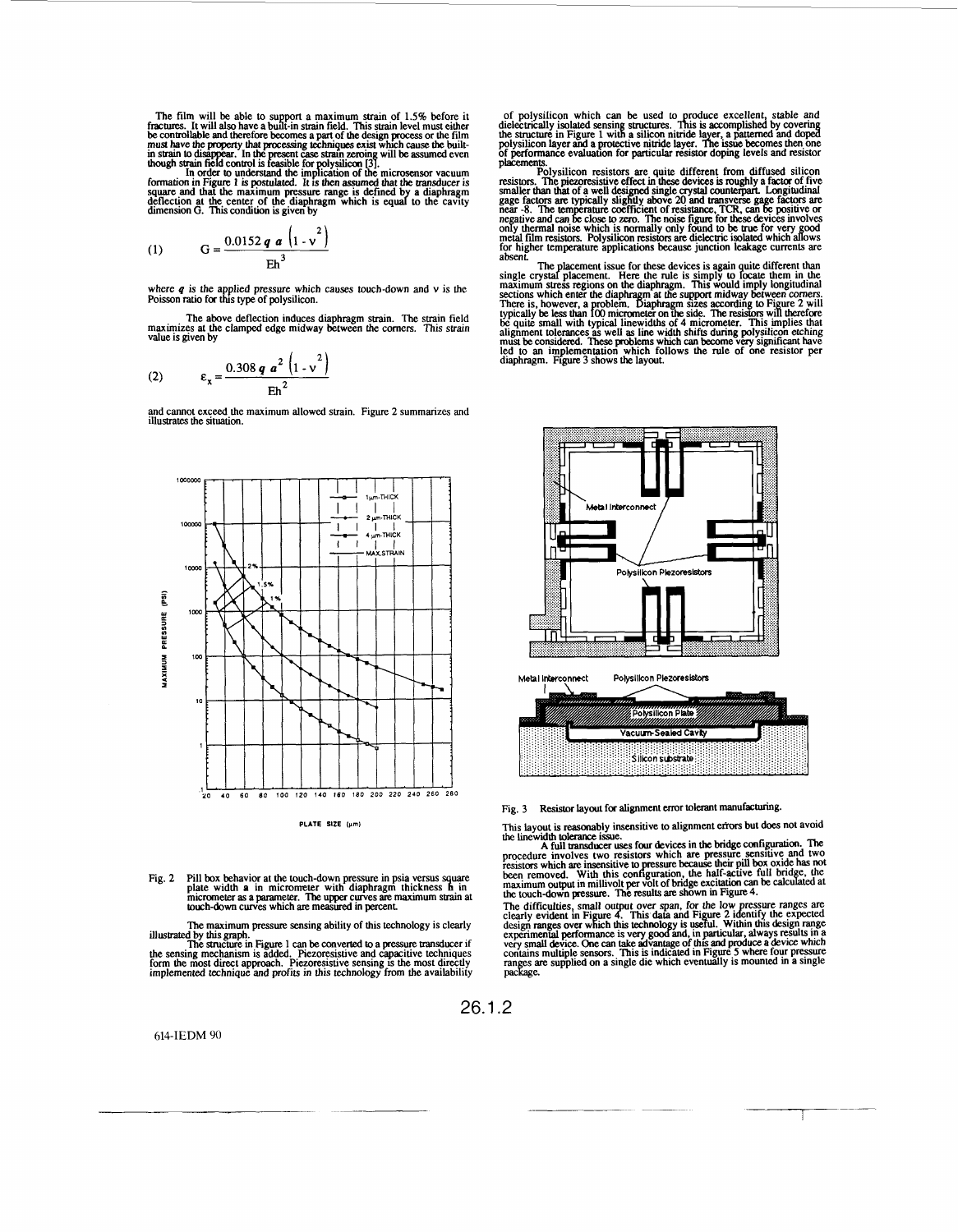<span id="page-2-0"></span>

**PLATE SIZE (pm)** 





Fig. 5 Prototype pressure transducer with four pressure ranges. Touch-<br>downs occur at 20 psia, 150 psia, 300 psia and 650 psia. The dic<br>size is roughly 0.080 x0.080 .

# **RESONATING SENSOR**

The difficulties to which Figure 4 alludes are the result of<br>piezoresistive sensing. They can be removed by changing the sensing<br>technique or by converting the device from an absolute pressure sensor to a<br>differential tran the first case the piezoresistor is replaced by a new type of force sensor: The<br>vacuum sealed resonating beam. This structure which is shown in Figure 6<br>evolves from the polysilicon technology which has been discussed here

It is essentially a pill **box** which contains **a** clampedclamped free standing beam which can be excited elecrostatically. The transduchon mechanism is simply axial applied force to frequency which becomes reasonable if one thinks of pitch adjustments for a violin string. What is not intuitively obvious is the very high sensitivity which allows for simpler and more precise measurements. The draw-back is found in the increased complexity of the necessary construction technique. The device becomes expensive and most likely is useful only for the high end market where low pressure precision mmurements **are** reqmred.

 $\ddot{\phantom{a}}$ 



Fig. 6 Resonating force transducer. This device contains a 200 micrometer<br>long and 40 micrometer wide polysilicon beam which is 2<br>micrometer thick. The beam is completely enclosed by a silicon<br>shell which is evacuated. It

## **DIFFERENTIAL MICROSENSORS**

The absolute pressure transducer as discussed here can be converted<br>to a differential device if pressures are applied to both sides of the<br>diaphragm. This requires one or more via holes through the substrate which<br>end in H



Fig. 7 Differential transducer with single over-pressure stop.

The construction technique preserves the over-pressure stop in the silicon<br>direction. The second stop which is needed for the condition P<sub>b</sub>>>P<sub>1</sub> is<br>missing. It could be provided by packaging. This will be somewhat diffic

26.1.3

IEDM 90-615